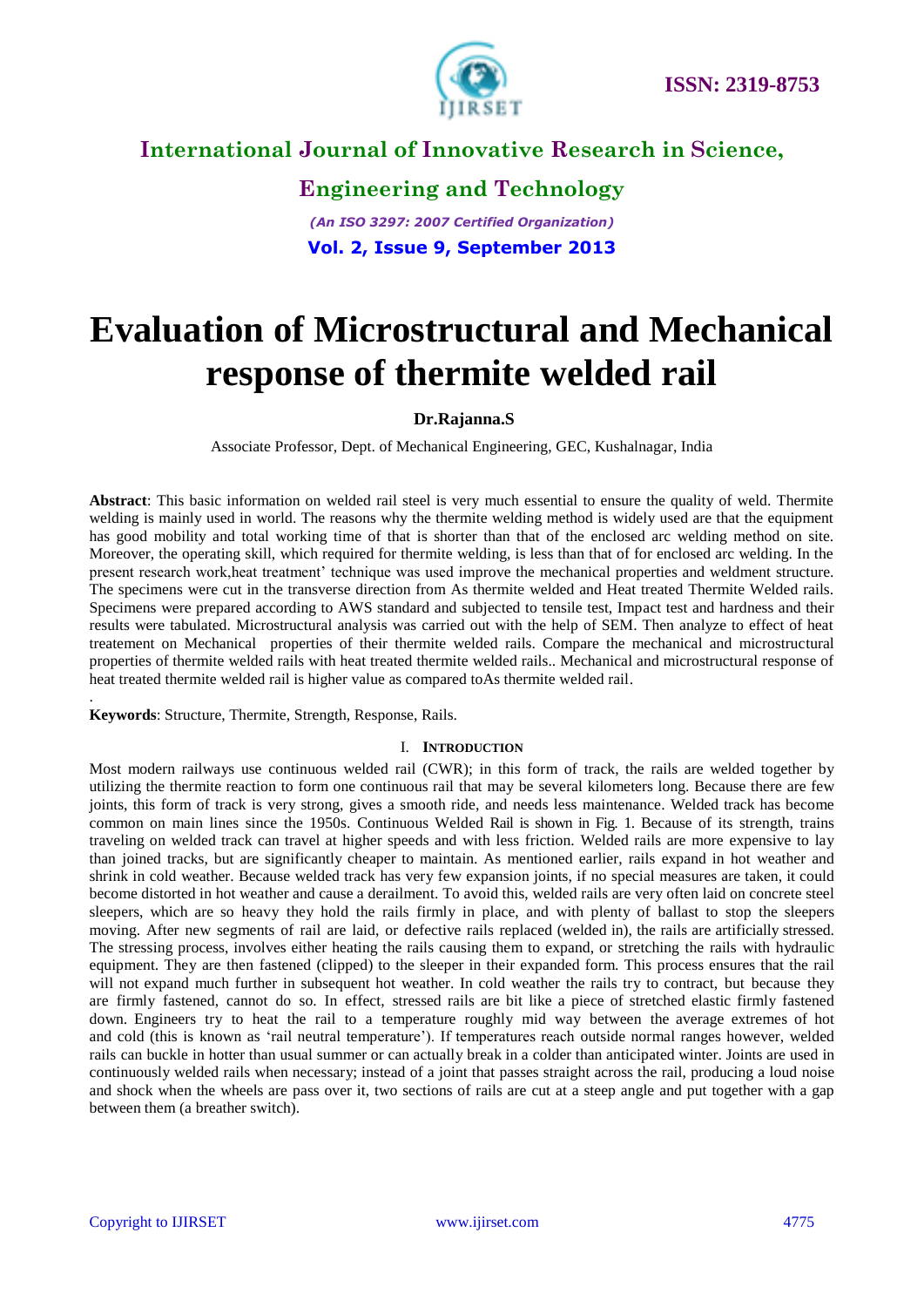

## **Engineering and Technology**

*(An ISO 3297: 2007 Certified Organization)* **Vol. 2, Issue 9, September 2013**



**Fig1: Continuous welded rail**

#### II. **EXPERIMENTAL PROCEDURE**

#### **A. Material**

The material used in the study was 52 kg/m rail steel widely used as a rail road track in Indian Railway and selected as starting material in the research work. The chemical composition of the rail steel [1] was ascertained with the help of Baird emission spectrometer (Model: DV4), Leco carbon-sulphur determinator (Model: CS244) and the chemical composition were summarized in Table 1.

Table1: Chemical Comosition of rail Steel

| Constituents                    |       | Mn    |         |
|---------------------------------|-------|-------|---------|
| Percentage by   0.729<br>weight | 0.339 | 1.055 | < 0.005 |

The percentage of carbon gives hardness to the rail steel and also accelerate in cementite formation in the rail steel. Manganese gives ductility to the rail and accelerates in ferrite formation in the rail steel. The above values of chemical composition found above the minimum requirement of the rail steel. The above mentioned chemical elements greatly influenced on formation of ferrite and cementite.

## **B.Thermite welding of rail steel**

In the present research work thermite welding is the method employed in welding of rails. The rails were cut square and the gap to be welded. (If the rail ends are cut skewed, the gap will be non-uniform and the fusion of the rails will be asymmetric.).The cut faces were cleaned with kerosene oil and a wire brush to remove rust, dust, or greasy material, etc. (Otherwise, this material may get fused with the weld material and this may render the weld defective.) long steel straightedge was used to align the running edge of the rail head. A set of prefabricated moulds of the broad gauge rail section was selected and examined for suitability. The rail profile of the mould was checked by placing the mould against the side of the rail to be welded. The moulds were placed in the mould shoe. The placement of the mould made on central over the gap (otherwise while pouring the molten metal, one rail end will get more heat than the other and the fusion of the metal at the other rail end may not be complete) Small adjustments were made on mould profile by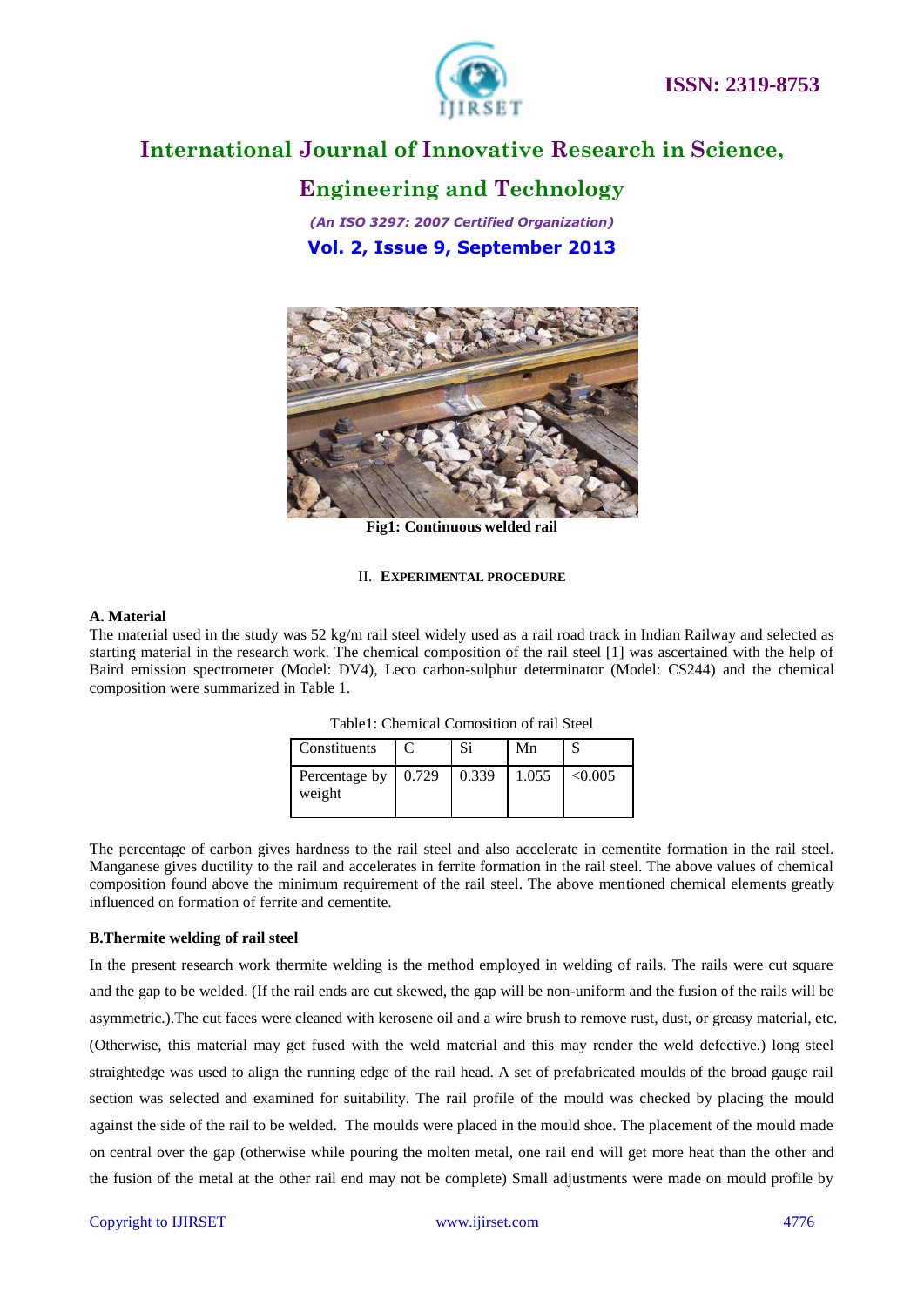

## **Engineering and Technology**

*(An ISO 3297: 2007 Certified Organization)* **Vol. 2, Issue 9, September 2013**

rubbing the mould gently against the sides of the rail. A slag bowl was attached to the mould shoe to collect the overflowing slag and molten metal during pouring. The Thermite welding furnace is shown in Fig.2.

During welding, utilized the composition of 5 parts iron oxide powder and 3 parts aluminum powder ignited at high temperature in crucible and reaction between fine aluminum and iron oxide powders were made and produced a red hot iron and aluminium oxide. The reaction between Aluminium and Iron oxide are mentioned below:

 $Fe2O3 + 2Al = 2Fe + Al2O3 + 181.5$  kcal

3Fe3O4 + 8Al =9Fe + 4Al2O3 + 719.3 kcal



**Fig 2: Thermite welding furnace**

After completion of exothermic reaction aluminium oxide floated on top surface of the crucible, about 20 to 25 seconds were taken for separation of slag from molten steel. Stands for crucible and torch were fixed on the railhead Welding torch lit and the flame was tuned. This torch was placed in its stand which was fixed over the gap, and the flame directed into the mould through the central opening. The flame heats the rail ends and this was done for each rail section (Pre-heating the rail ends (to about 1000  $^{\circ}$ C) required to help the poured molten metal in washing away the surface oxidation on the rail ends, as otherwise, the molten metal may chill and solidify immediately on coming in contact with cold rail ends, without washing off the surface oxidation).The crucible housed at 1 meter height and alignment was made on the swiveling crucible stand. A closing pin was placed at the bottom over the opening. The crucible was swung away from the rail and the 'portion' (self-igniting mixture which yields the molten metal) poured into the crucible, heaped in a conical shape. As the preheating is completed, the Thermite reaction was initiated by igniting a sparkler and putting it into the crucible. The reaction allowed and the slag gets separated from the molten metal. Thereafter, the closing pin tapped from the outside, thus discharging the metal was made into the top central cavity of the mould. On completion of pouring, The molten metal in the mould allowed to cool for a period of 5 seconds. After crucible lifted off and slag bowls removed from the mould shoes and also the crucible and torch stands were removed. After welding weldments were subjected to ultrasonic examination to ensure the soundness of welded joint of the rail. The joint is then finally ground to exact profile it is checked for straightness and is brought within the desired tolerance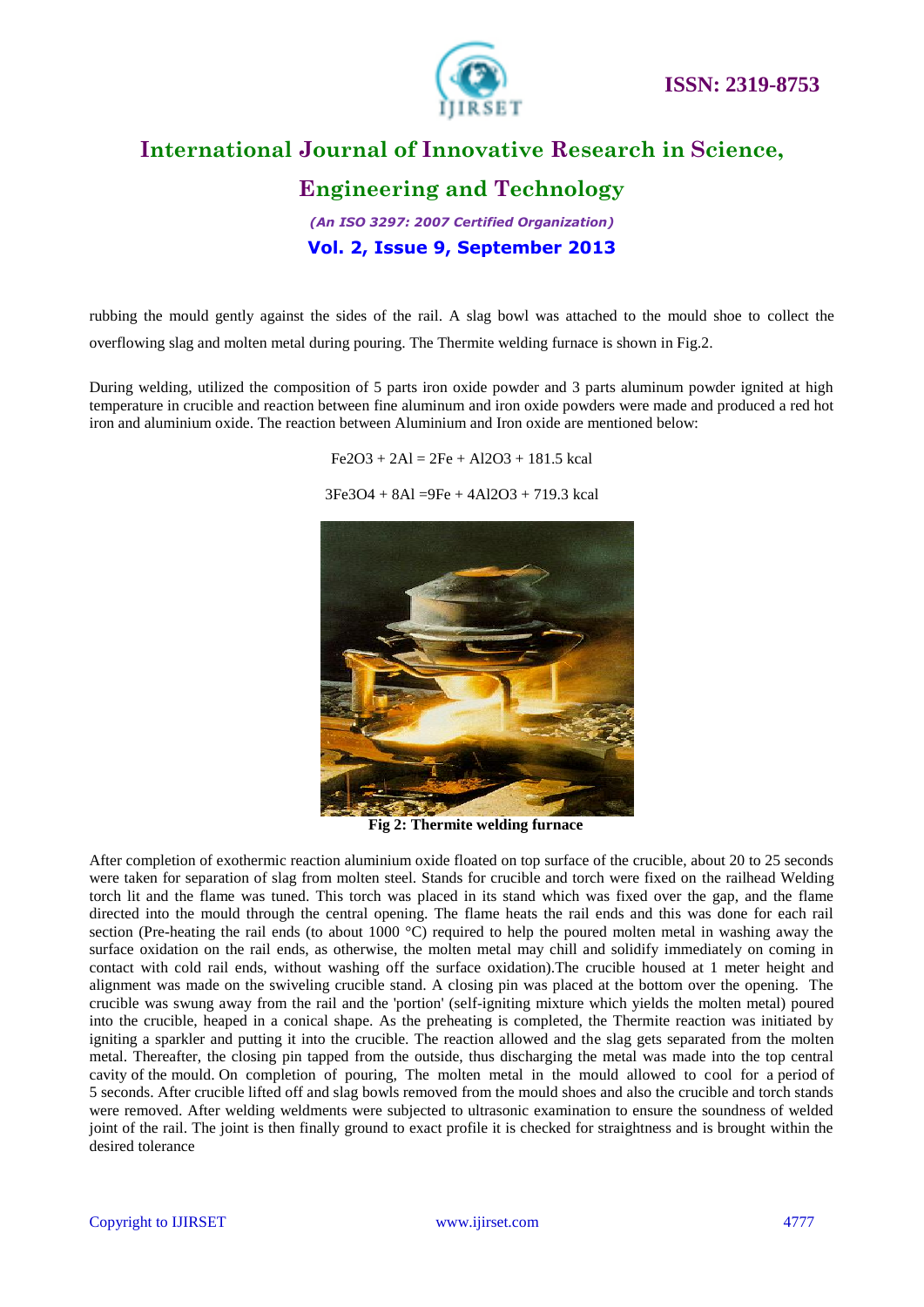

## **Engineering and Technology**

*(An ISO 3297: 2007 Certified Organization)* **Vol. 2, Issue 9, September 2013**

#### **C. As Thermite welded Rail**

The above procedure produced joint called as thermite welded rail. From this tensile, Impact, Hardness specimen were prepared as per AWS standard and subjected to respective tests.

#### **D. Heat treated thermite welded rail**

Thermite welded Rails of ultrasonic tested subjected to the heat treatment involved annealing was carried out at 820 $\rm{^0C}$ for 45 minutes [3]using muffle furnace capacity of 1400 amps and specimen taken out and cooling to room temperature using normalized condition. From this tensile specimen, Impact, Hardness specimen were prepared as per AWS Standard.

#### III. RESULT AND DISCUSSION

The results of the studies carried out in the area of Mechanical and Microstructural properties of the welded rails and have been presented and discussed under the following headings.

#### **A.Tensile Test of Thermite welded Rail Steel**

The Tensile test results of Thermite welded Rail Steel is tabulated in Table 2.





|                | Young's | Yield    |            | Percentage |
|----------------|---------|----------|------------|------------|
|                | modulus | strength | <b>UTS</b> | of         |
| $S$ No.        | (GPa)   | (MPa)    | (MPa)      | elongation |
| 1              | 205.88  | 490      | 636        | 8.2        |
| $\mathfrak{D}$ | 208.55  | 496      | 621        | 9.1        |
| 3              | 206.95  | 492      | 615        | q          |
| Average        | 207.13  | 492.67   | 624        | 8.77       |

#### **Table 2: Tensile test results of Thermite welded Rail Steel**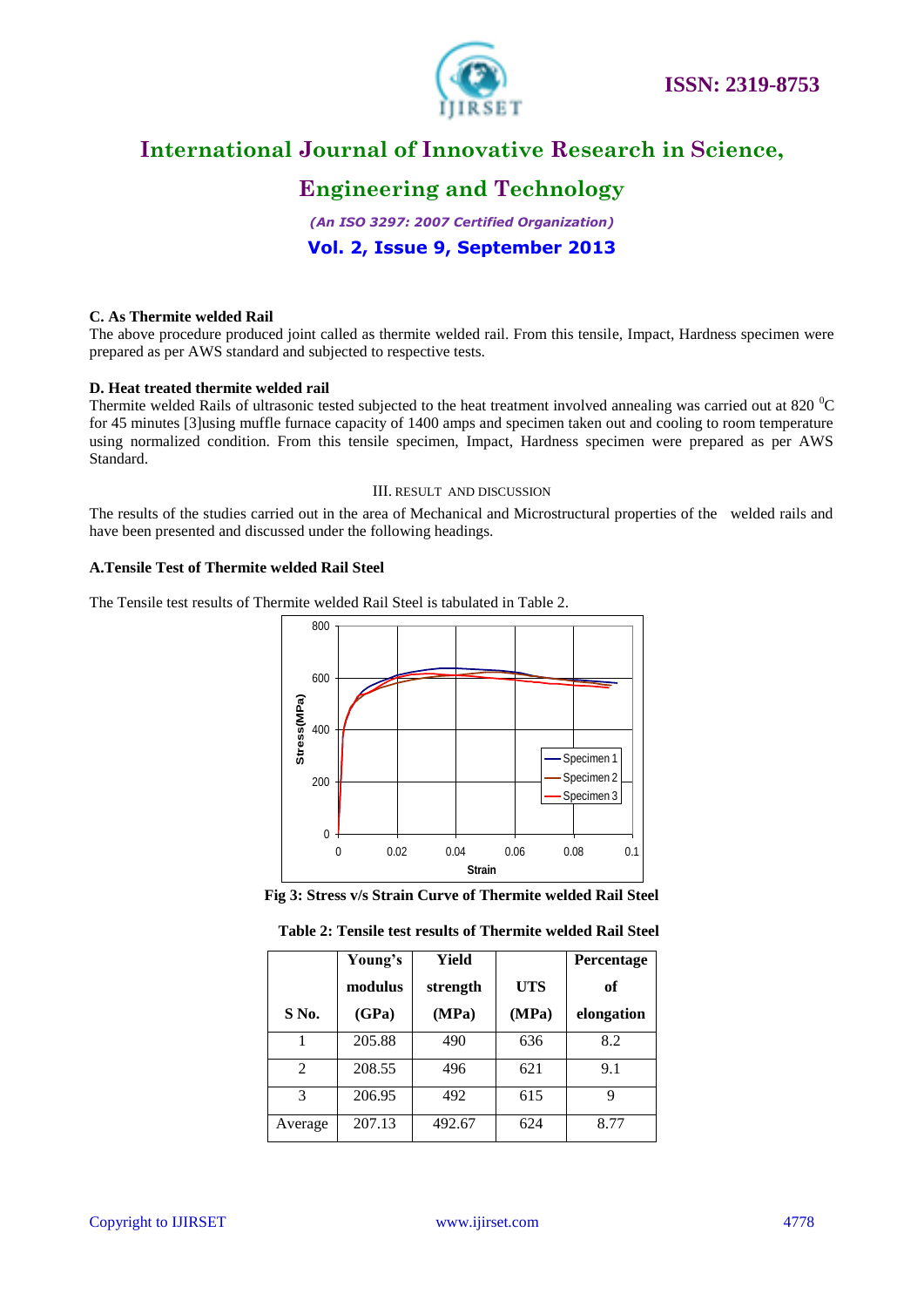

## **Engineering and Technology**

*(An ISO 3297: 2007 Certified Organization)* **Vol. 2, Issue 9, September 2013**

## **B. Tensile Test of Heat treated Thermite Welded Rail Steel**

The Tensile test results of heat treated thermite welded Rail Steel is tabulated in Table3

|         | Young's | <b>Yield</b> |          | Percentage |
|---------|---------|--------------|----------|------------|
|         | modulus | strength     | UTS      | оf         |
| S No.   | (GPa)   | (MPa)        | (MPa)    | elongation |
|         | 211.23  | 510          | 694      | 12         |
| っ       | 214.97  | 512          | 699      | 10.2       |
| 3       | 217.11  | 516          | 711      | 12.1       |
| Average | 214.44  | 512.67       | 701.3333 | 11.43      |





**Fig 4: Stress v/s Strain Curve of heat treated thermite welded Rail Steel**

The mechanical properties in thermite welded rails have been improved by adapting heat treatment process as mentioned below.

Condition 1 As Thermite welded rail

Condition 2 Thermite welded rail with heat treatment.

As mentioned above two conditions tests were conducted at ambient temperature. The room temperature mechanical properties of yield strength, Ultimate tensile strength and ductility mentioned in Table 2 and 3 for two different conditions of thermite welded rail. The stress is calculated based on the original cross sectional area before testing. There is an increase in ultimate tensile strength, yield strength and elongation as compared to condition thermite welded rail. The result of present work shows that heat treatment improves the ultimate tensile strength and elongation. In heat treatment causes the replacement of very coarse ferritic-pearlitic structure by much finer structure very thin cementite lamellae appears in the pearlite were as the fine ferrite network on the grain boundaries indicates the size of the prior austenite grains from which the fine ferritic pearlitic structure has evolved. And also changes from brittle to ductile nature.In As Thermite welded rail condition, the failure occurred after a small plastic deformation preceding the rupture. Fracture surface indicates the cleavage [2] and causes brittle fracture. From the above result found that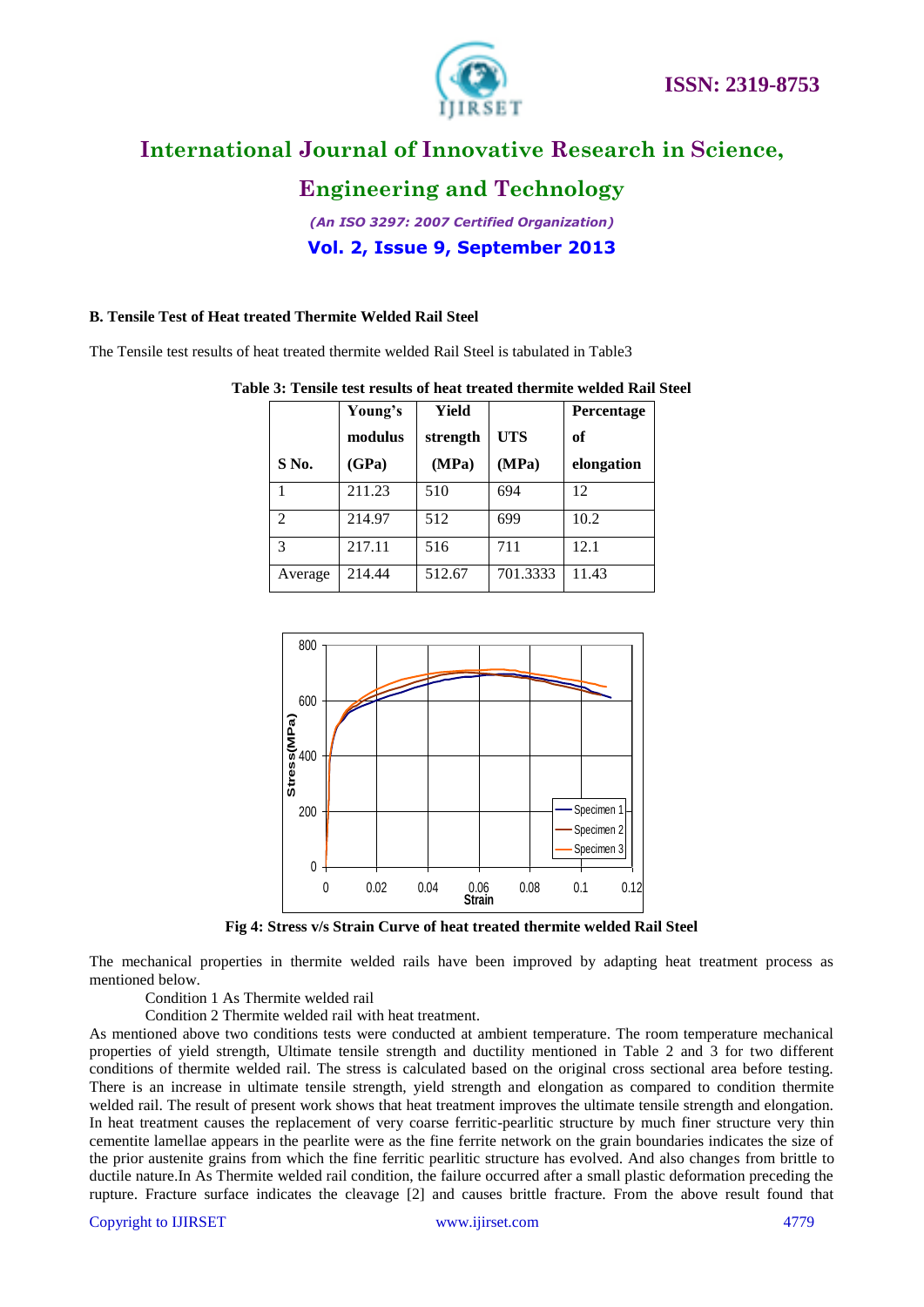

## **Engineering and Technology**

*(An ISO 3297: 2007 Certified Organization)* **Vol. 2, Issue 9, September 2013**

significant improvement like ultimate tensile strength, yield strength, percentage of elongation have been made in heat treated thermite welded rails.

#### **C. Impact Test**

The Impact Energy of Thermite weld, Thermite weld with Heat treatment is tabulated in Table 4.

| <b>Different</b>        |    |              |    | <b>Average</b> |
|-------------------------|----|--------------|----|----------------|
| techniques of           |    |              |    | Impact         |
| <b>Thermite welding</b> | 1  | $\mathbf{2}$ | 3  | energy, J      |
| As Welded               | 11 | 9            | 10 | 10             |
| Heat treated            | 12 | 11           | 11 | 11.33          |

**Table 4 : Impact Energy of Thermite weld, Heat treated thermite welded rail**

Impact results of thermite welded rails with heat treatment conditions shows improvement in toughness value as compared to As Thermite welds because of ductility improvement in weldment by using heat treatment. Residual stresses are minimized using heat treatment hence heat treatment gives better impact strength.

## **D. Brinell hardness profile**

The Comparison of Brinell hardness number of Thermite weld and Thermite weld with Heat treatment is shown in Fig5



**Fig 5: Comparison of Brinell hardness number of Thermite weld**

Copyright to IJIRSET [www.ijirset.com](http://www.ijirset.com/) 4780 In thermite welded rail of two conditions shows non symmetric hardness traverses along longitudinal direction of weldment. In the heat treated thermite welded rail there is a significance difference in hardness between the base metal and heat affected zone (285+/- 15 BHN) on one hand and the weld metal on the other hand (230+/- 10 BHN). Totally hardness at weldment is lower than as compared thermite welded rail. this could indicate that faster wear will occur on the weldmetal however this prediction may be premature if one bears in mind the finner ferritic-pearlitic structure. Two conditions shows non symmetric hardness along the longitudinal direction because of functionally graded cast structure. This non symmetric hardness profile mainly due to non uniform cooling rate during solidification of weld metal. As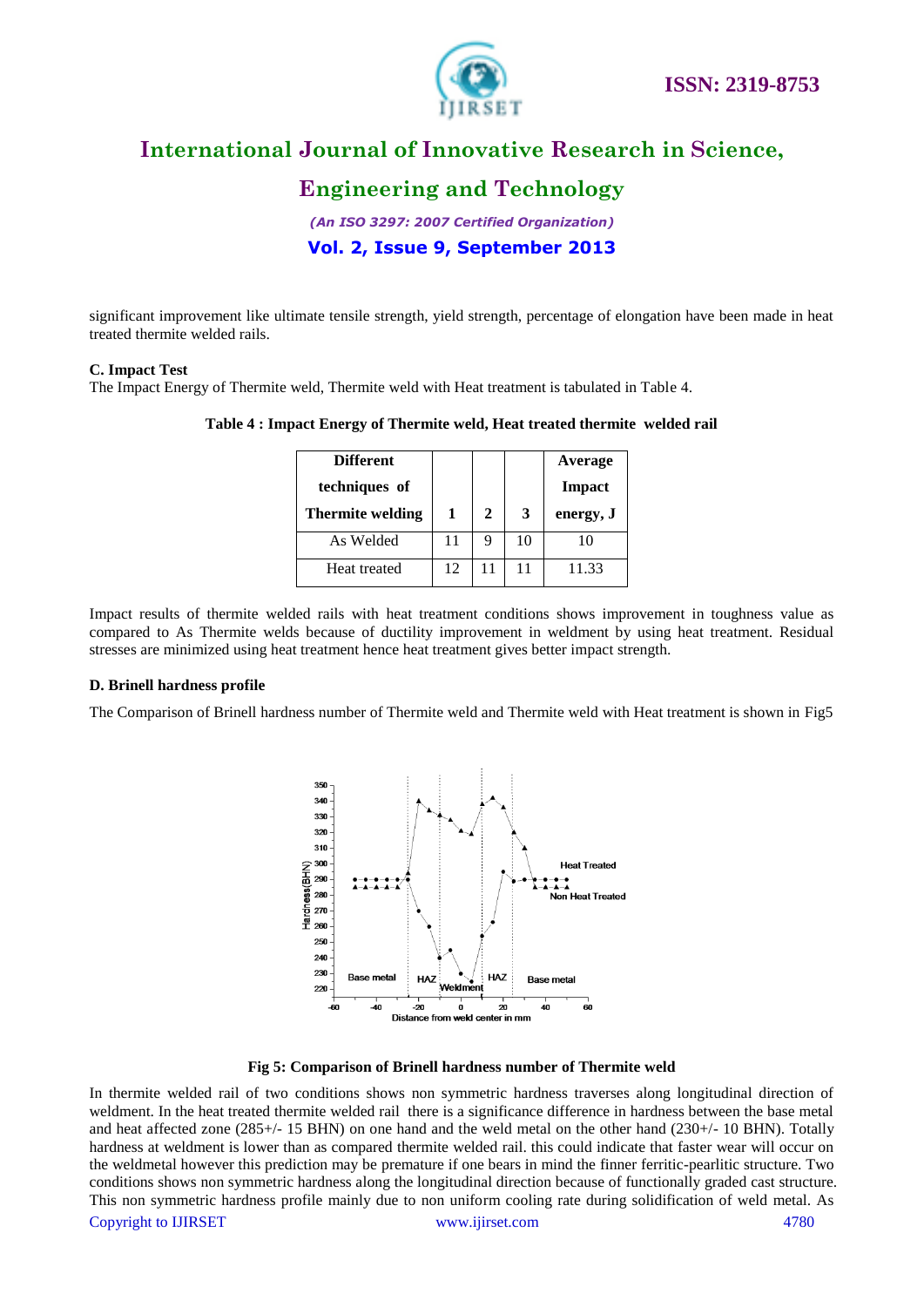

## **Engineering and Technology**

*(An ISO 3297: 2007 Certified Organization)* **Vol. 2, Issue 9, September 2013**

thermite welded hardness profile, shows that hardness is minimum in the weldmetal as well as hardness is maximum in the heat affected zone close to the base metal. Totally hardness of weld is slightly higher than the base material.

#### **E.Microstructure**.

#### **Microstructure of As Thermite Weld**

Microstructure of thermite welded rail exhibits very coarse grained ferritic-pearlitic structure and cast structure and also presence of nitride, sulphide or carbide precipitates along the ferrite boundary. Aluminium oxide and secondary inclusions [4]which found at grain boundaries of ferrite. The Microstructure of As Thermite Weld is shown in Fig.6.



**Fig 6: Thermite Welded Rail Steel**

## **Microstructure of Heat treated Thermite Weld rail**

Microstructure of Heat treated thermite welded rail causes the replacement of very coarse ferritic-pearlitic structure by a much finer structure very thin cementite lamellae appears in the pearlite, where as the fine ferrite network on the grain boundaries indicates the size of the prior austenite grains from which the fine ferritic pearlitic structure has evolved. Structure of fine ferritic-pearlitic mainly depends on heat treatment temperature[5]. The Microstructure of Heat treated thermite welded rail is shown in Fig.7.



**Fig 7: Postweld heat treated weldment**